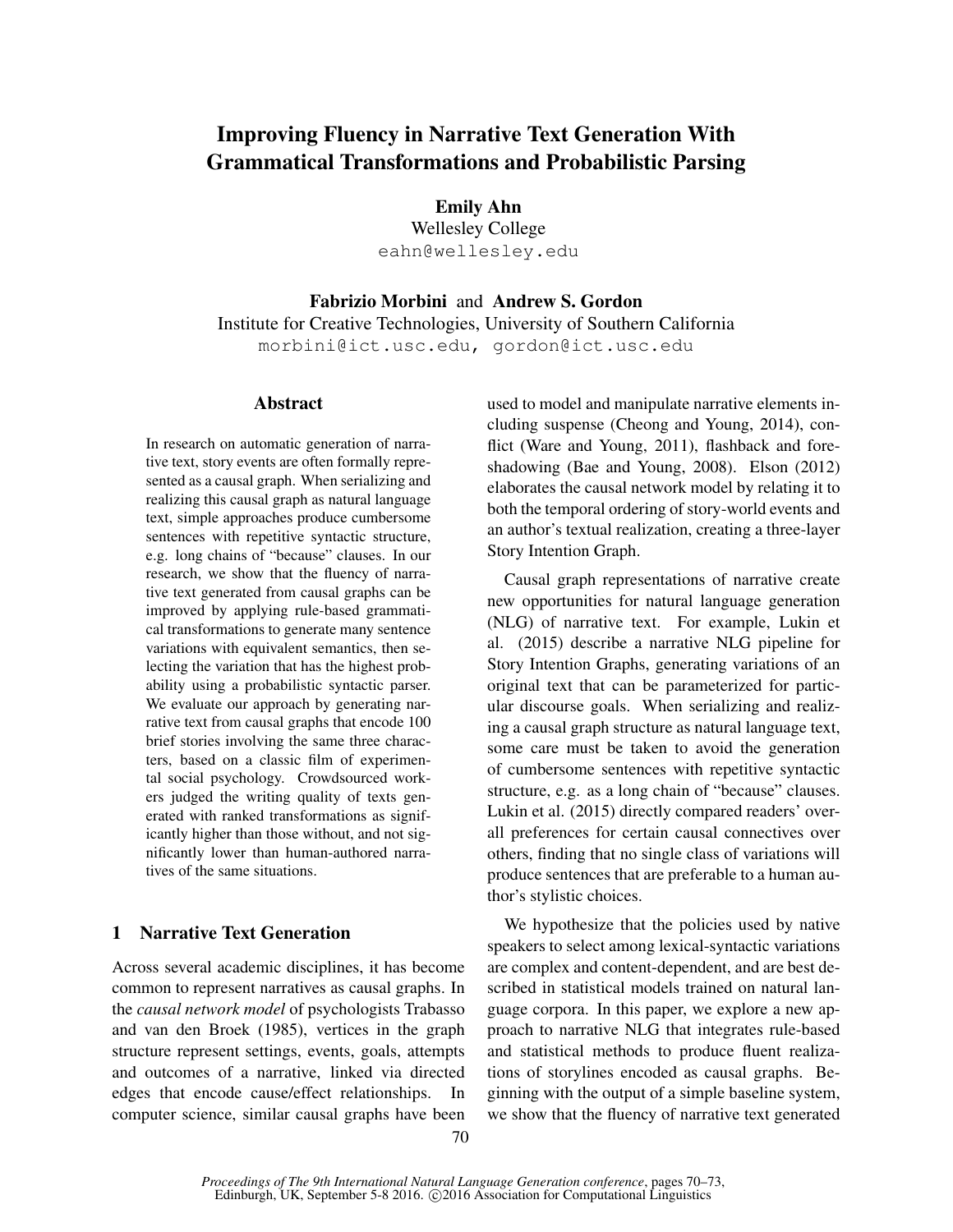

Figure 1: Causal graph output for Triangle-COPA question 1, where a circle (C) creeps up on a big triangle (BT), who then flinches.

from causal graphs can be improved by applying rule-based grammatical transformations to generate many sentence variations with equivalent semantics, then selecting the variation that has the highest probability using a probabilistic syntactic parser. Our software implementation is available online.<sup>1</sup>

## 2 Triangle-COPA Causal Graphs

As a corpus of causal graphs for use as input for our NLG experiments, we used a set of solutions to the 100 interpretation problems in the Triangle-COPA evaluation.<sup>2</sup> This evaluation set is based on a film from 1958 created by Fritz Heider and Marianne Simmel for use in early social psychology experiments (Heider and Simmel, 1944), depicting the movements of geometric shapes (two triangles and a circle) moving in and around a box with a door. The Triangle-COPA evaluation consists of 100 short movies in the same style, with both natural language and formal descriptions of their content. The evaluation tests a system's ability to select the most humanlike interpretation of the observed behavior among two choices (Maslan et al., 2015).

Gordon (2016) demonstrated that Triangle-COPA questions could be solved by automatically constructing causal graphs that explain the behavior of the moving shapes in terms of their underlying goals, emotions, and social relationships. The approach pairs a hand-authored knowledge base of commonsense causal axioms with an abductive reasoning engine that finds the most-probable set of assumptions that logically entail the observed behav- $\mathrm{ior.}^3$  Forward-chaining from these assumptions using the knowledge base axioms produces a directed causal graph, where the goals, emotions, and social relationships of the characters are intermediate inferences in proving the observations.

In our own research, we generated causal graphs for each of the 100 Triangle-COPA questions using the abduction engine and knowledge base of Gordon (2016), for use as input in our NLG experiments. An example causal graph solution appears in Figure 1 (for Triangle-COPA question 1). In our evaluations, we also used the human-authored narrative included with each question in the Triangle-COPA question set, which represents the realization of the writer's own interpretation of the events depicted in a given Triangle-COPA movie. For the same movie that produced the interpretation represented in Figure 1, the following is the human-authored narrative:

*A circle stealthily stalks a big triangle. It does not want to be seen so it moves very slowly and quietly and then suddenly startles the triangle.*

#### 3 Baseline NLG System

We developed a baseline NLG system that transforms our causal graphs into narrative texts. Our approach was to first divide the input graph into sections containing exactly one timeline event (*creepup-on* and *flinch*, in Figure 1) along with its causal antecedents. Each of these sections becomes a sentence in the generated output, ordered by any sequence information provided in the input (*seq* in Figure 1). Each sentence is structured as a chain of "because" clauses, beginning with the timeline event and followed by each of its causal antecedents. These structures are then realized as text using the

<sup>1</sup> https://github.com/fmorbini/hsit-generation

<sup>2</sup> https://github.com/asgordon/TriangleCOPA

<sup>3</sup> https://github.com/asgordon/EtcAbductionPy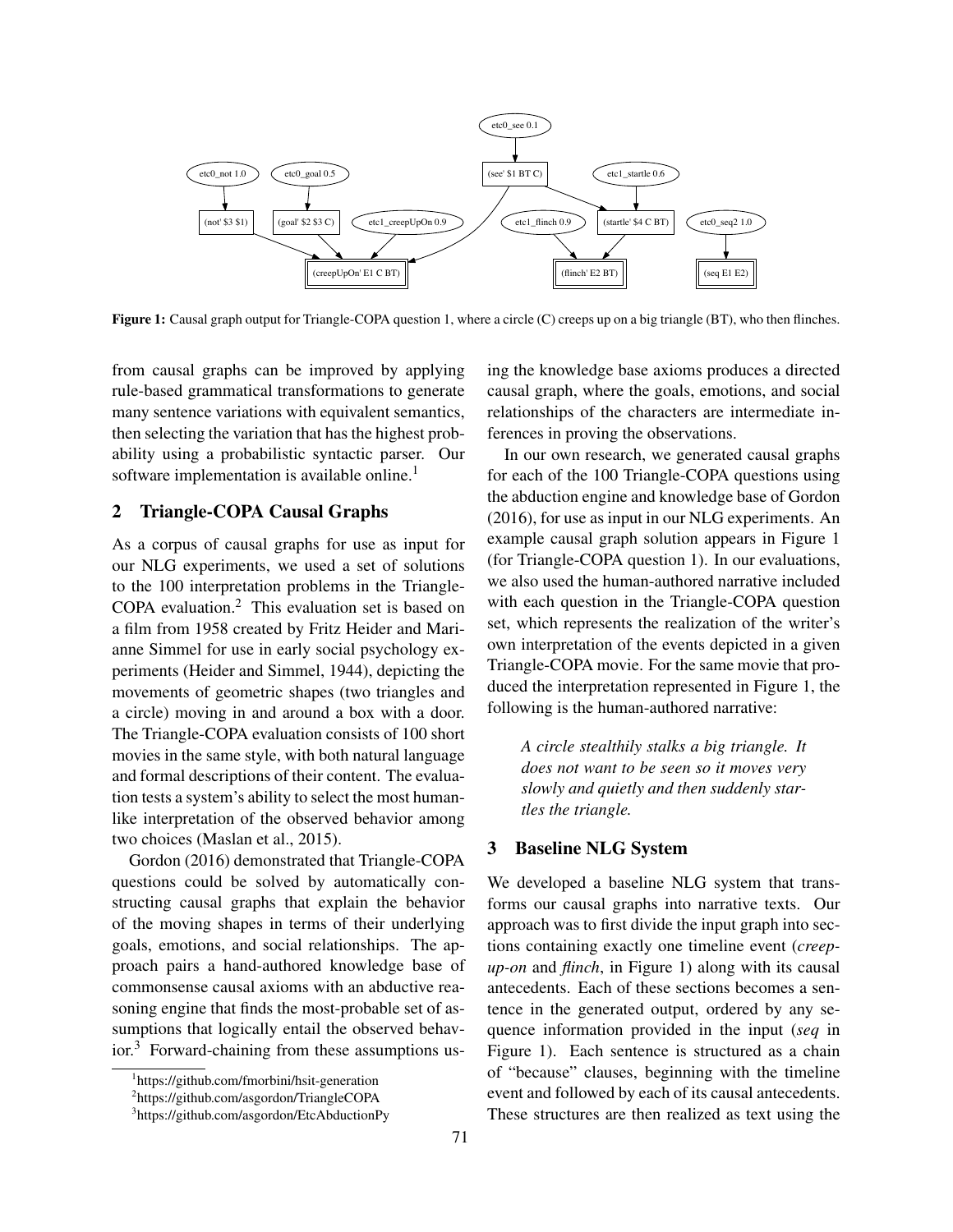SimpleNLG engine (Gatt and Reiter, 2009) with the support of a custom lexicon for the specific predicates used in Triangle-COPA's representations.

Below is an example of the output of this Baseline NLG system, generated from the causal graph depicted in Figure 1. As expected, this text exhibits cumbersome phrasing and repetitive structure.

*The circle creeps up on the big triangle because the circle wants that the big triangle does not see the circle. The big triangle flinches because the circle startles the big triangle because the big triangle sees the circle.*

## 4 Grammatical Transformations

We sought to improve the fluency of our baseline NLG system by generating many variations of each sentence through domain-independent grammatical transformations, then ordering these variations to select the best one. In this section, we describe the set of 24 hand-authored rules for grammatical transformations used in our experiments, of 7 types:

Sentential arguments: These transformations improve the fluency of verb phrases with sentential arguments. Example input: *A wants that B does C.* Output: *A wants B to do C.*

Causality: These transformations realize the causality relation in ways other than the default "because" connective. Example input: *A does B because A wants C.* (where the subject of C is A) Output: *A does B to C.*

Conjunction introduction: These transformations simplify neighboring structures that share some components (e.g. a subject). Example input: *A does B and A does C.* Output: *A does B and C.*

Repetitions: Identical timeline events in sequences are combined. Example input: *A does B. A does B. A does B.* Output: *A does B repeatedly.*

Intermediate deletion: These transformations remove intermediate vertices in causal chains, under the assumption that some causal links are intuitive and can be left implicit. Example input: *A ignores B because A dislikes B because B annoys A.* Output: *A ignores B because B annoys A.*

Pronoun introduction: These transformations replace proper nouns with pronouns when it is unambiguous to do so. Example input: *A ignores B* *because B annoys A.* Output: *A ignores B because A annoys it.*

Lexical fixes: These transformations handle special cases of lexical-syntactic patterns not easily handled by the realization engine. Example input: *A knocks the door in order to B.* Output: *A knocks on the door in order to B.*

Each of the 24 hand-authored rules in our system is applied recursively and exhaustively to the syntactic structures used in our baseline NLG system, generating tens to hundreds of variations for each input sentence. We explored the use of a largescale paraphrase database (Ganitkevitch et al., 2013) as a source of transformation rules, but found that it contained none that were equivalent to those in our hand-authored set. The advantage our handauthored rules is that they strictly preserve the semantics of the original input.

#### 5 Probabilistic Parsing

To select the best variation for each sentence in the output narrative, we parse each variant using a probabilistic syntactic parser and rank according to the probability of the generated parse tree. For this purpose, we use the constituency parser of Charniak and Johnson (2005) without the built-in reranker, using model SANCL2012-Uniform. Each variant is grammatically correct, so our interest is solely the assigned probability score for the typicality of the lexical-syntactic structure in the training data. Here the parser serves the same role as n-gram language models in machine translation or speech recognition systems, but should be better suited for our task where intra-sentence long-range dependencies are factors in the quality of the text. We investigated whether normalizing these scores by sentence length would improve rankings, but our evaluations here are based on unnormalized probability scores.

After selecting the most-probable variant for each sentence, we assembled a final narrative for each of the 100 causal graphs. For example, the graph in Figure 1 produces the following output:

*The circle creeps up on the big triangle because she does not want him to see her. He flinches because he sees her.*